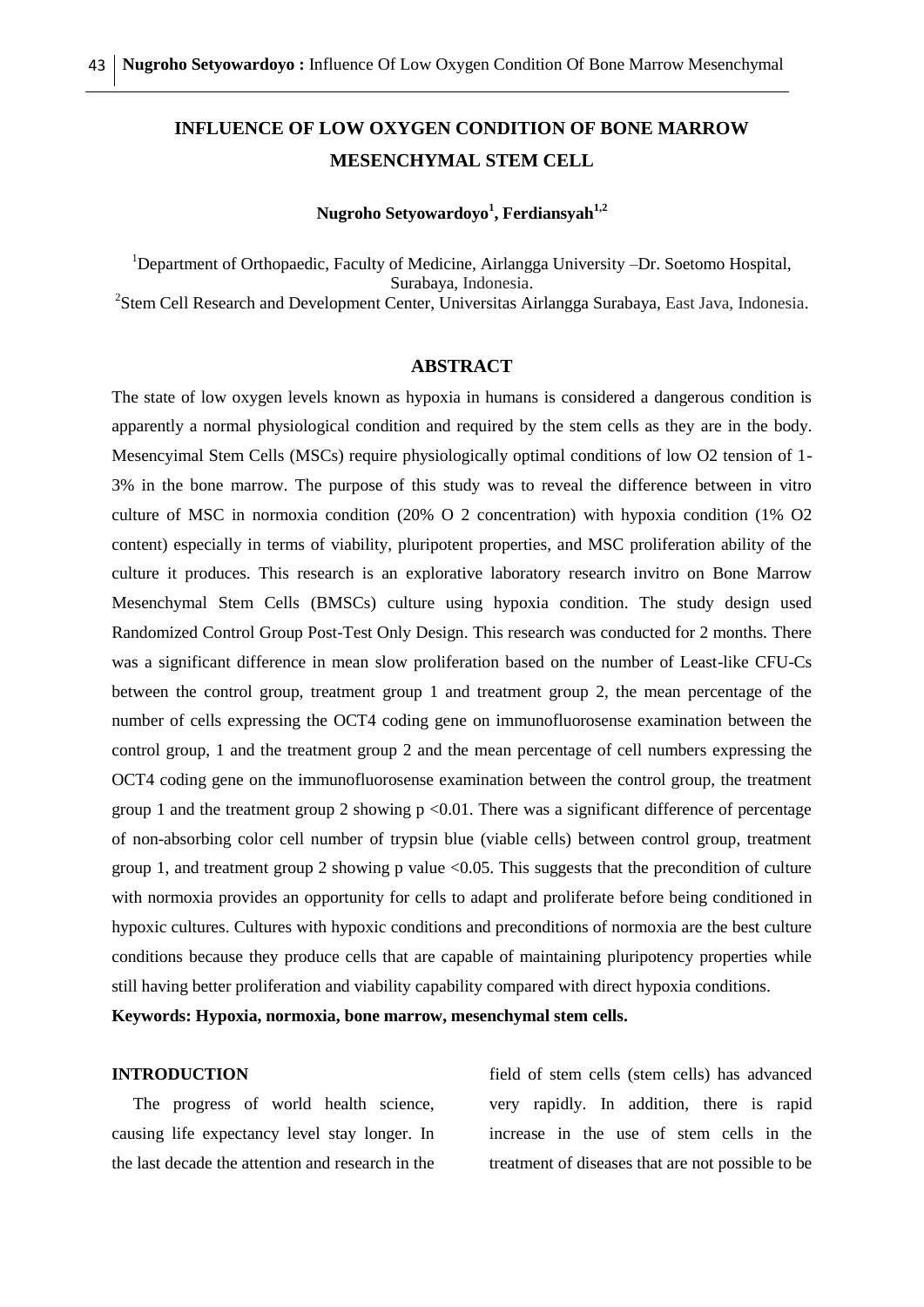treated again either conservatively or operatively (Kelly & Porucznik, 2014). In the field of orthopedics, stem cell therapy can be used primarily for bone defect transplantation, in non-union cases, spinal cord injuries and peripheral nerve injuries, in the treatment of osteonecrosis, and, more recently, for tissue engineering purposes for patients with congenital anomalies.

 The state of low oxygen levels known as hypoxia in humans is considered as a dangerous condition, is apparently a normal physiological condition and required by stem cells like when in the body (niche). Stem Cells (MSCs) require physiologically low optimal O2 tension of 1-3% in bone marrow (Chow et al., 2010), 10-15% adipose tissue (Bizzari et al., 2006) and 2- 9% in almost all body tissues (Gruber et al., 2010), whereas in the seminiferous tubules testes required 0.2 to 1- 6% gradation for spermatogenesis (Wenger and Katschinski, 2005).

 Although it can be taken from multiple sources, MSC concentrations in tissues are very low, and impossible to isolate the 50- 2x108MSCs (the amount usually used in clinical trials) from the donor for each therapy. Thus, in vitro conventional culture to proliferate MSC has become an inevitable choice. (Haque et al., 2013).

 Based on the above conditions, low O2 tension (hypoxia) is requiered to support a conducive microenvironment during in vitro culture to remain viable during transplantation. This results in the necessity of culture more cells, and cause viability and the potential for stem cells to decline. Hence, it is required a conducive condition for stem cells during culture, through the provision of hypoxic conditions to form Quiescence cells. However, the oconcentration and optimal duration of hypoxia conditions that can be given to in vitro culture of BMSCs in order for Quiescence cells to be achieved are remain unknown .

 The role of hypoxia in maintaining Quiscence cells begins with the occurrence of resistance to the expression of the enzyme Prolyl hydroxylases (PHDs), so that Hypoxia inducible factor-1 $\alpha$  (HIF-1 $\alpha$ ) is released and unbound by van Houple Lindau factor (vHL). Further HIF-1 $\alpha$  will be bound to Hypoxia Inducible Factor-1β (HIF-1β) to form Hypoxia Inducible Factor-1 (HIF-1) complex. HIF-1α and HIF-1β bonds occur in specific DNA sequences known as Hypoxia reponsive elements 5'-TACGC-3 '(HRE). Complex of HIF-1α and HIF-1β bonds in HRE occurs early in hypoxic exposure and thus causes cell cycle arrest genes expression. This inhibits the expression of p21, resulting in cell cycling inactivation and resistance of senescence and exhausting cells. This is supposed to make the proliferation of cultured stem cells slower, thus Quiscence Cells can be maintained (Arai & Suda, 2008).

 Quiscence cells are hardly influenced by culture time in hypoxic conditions. After 48 hours under low O2 tension conditions, the role of HIF-1α will be replaced by HIF-2α with different target genes. Target genes in in vitro culture, hopefully will lead to the expression of pluripotency gene such as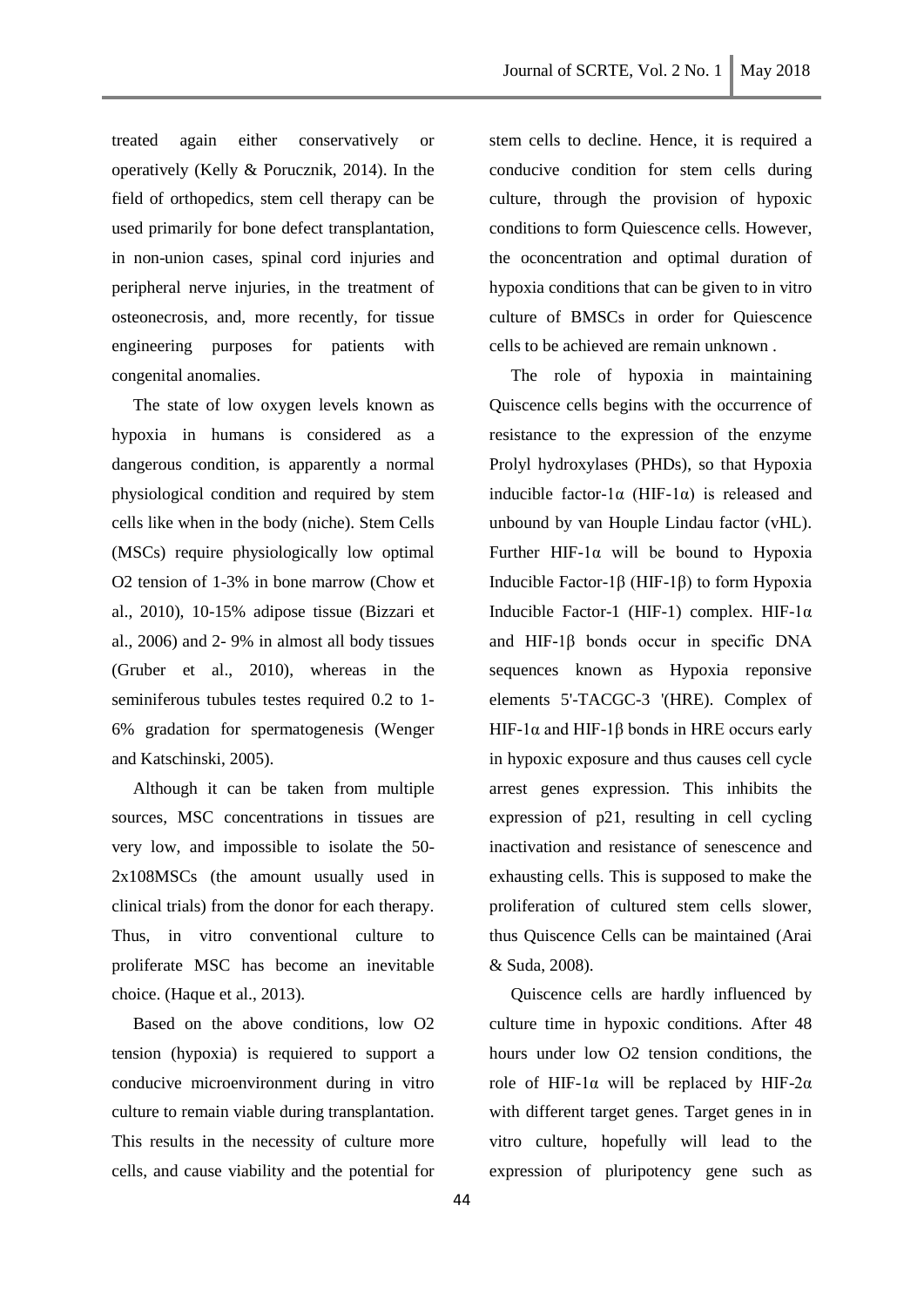OCT4, SOX2, NANOG. How does LTM of BMSCs be adaptive to slow proliferation and optimal ROS content with pluripotency and undifferentiated of stem cells before transplantation in hypoxic conditions of in vitro cultures has not been described. Based on the description above, it is necessary to

#### **METHODS**

This research was an explorative laboratory research invitro on Bone Marrow Mesenchymal Stem Cells (BMSCs) culture using hypoxia condition. The study design used Randomized Control Group Post-Test Only Design. This research was conducted for 2 months at Institute of Tropical Disease (ITD) Unair, and Tissue Bank RSUD Dr Sutomo, Surabaya. The implementation of this study lasted from January 2015 to February 2015

The BMSCs experimental unit was taken from 3 healthy male rabbits then propagated in invitro to 21 culture plate. A total of 21 culture plate were divided into 3 groups: control group (P0) of 7 culture plate given normoxia condition with 21% oxygen concentration; the treatment group 1 (P1) of 7

## **RESULTS**

The slow proliferation analysis is an analysis of quiescence cells performed on passage four after treatment, ie, by observing the speed of colonized polyphenation at culture. Observations were performed microscopically using inverted microscope with 400X enlargement, based on slow proliferation of least like CFU-Fs (the smallest

conduct a study that discloses the difference between in vitro culture of MSC in normoksia condition (20% O2 level) with hypoxia condition (O2 content 1%) especially in terms of viability, pluripotent properties, and MSC proliferation ability of the culture it produces.

culture plate was given normoxia condition for 24 hours then transferred to hypoxia condition with  $O<sub>2</sub>$  concentration, and treatment 2 (P2) of 7 culture plate conditioned hypoxia condition (concentration of  $O<sub>2</sub> 1\%$ ).

The results of the conditioning of each group were observed for viability and proliferation, as well as the potential plurality properties of pasase 4. Observation of slow proliferation, based on the effect of cell mobilization after scratch test; The observation of viability was based on penthanil blue staining where dead cells absorb blue; Pluripotency observation, based on the expression of gene encoding  $OCT_4$  and  $SOX_2$ .

number of colonies after hypoxia (02 1%) treatment in the 4th passage (after attaching to the bottom of the petri dish) and the mononucleated cell was found in the buffy coat of aspiration and bone marrow as the treatment group 1, compared with the group cultured with normoxia (02 21%) followed by hypoxic culture, and compared with normoxia culture as control The data obtained were CFU-Fs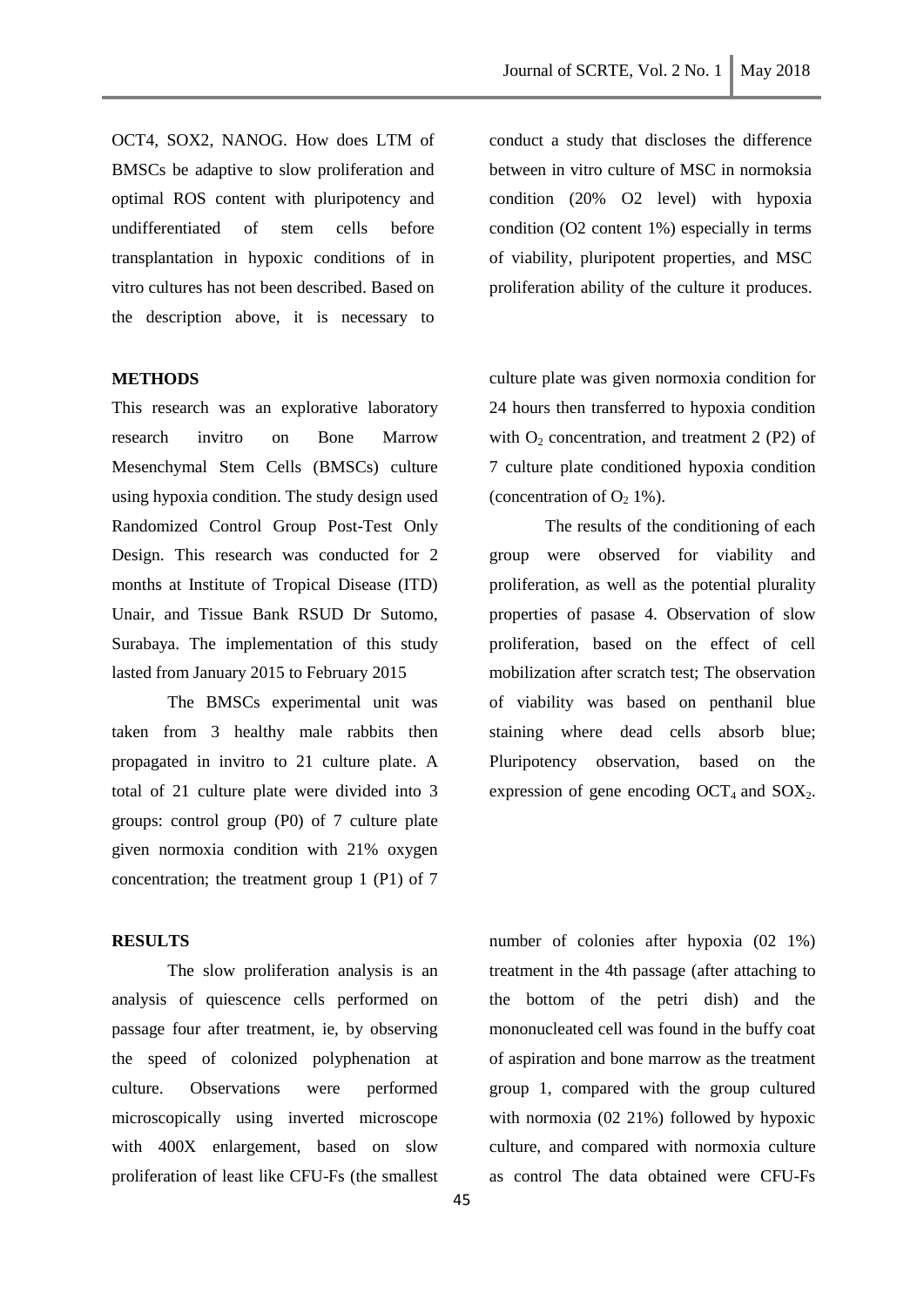interpreted in a quantitative and qualitative Quantitative is done through statistical analysis directly with Anava Factorial with various Table 1 The least-like number of CFU-Fs in Pasase-4 concentrations of 02 (21, 21-1% and 1%) while qualitatively expressed in macroscopic description form presented descriptively.

| T AVIC T THE ICASI-TINE HUIHIVEL OF CT O-T'S HIT ASASE-4 |                    |                      |                      |  |  |  |
|----------------------------------------------------------|--------------------|----------------------|----------------------|--|--|--|
| No. Sample                                               | Control Group (P0) | Treatment Group (P1) | Treatment Group (P2) |  |  |  |
|                                                          | 39                 |                      |                      |  |  |  |
|                                                          | 35                 |                      |                      |  |  |  |
|                                                          | 31                 | 18                   |                      |  |  |  |
|                                                          | 29                 | 19                   |                      |  |  |  |
|                                                          | 34                 | 21                   |                      |  |  |  |
|                                                          | 27                 |                      |                      |  |  |  |
|                                                          | 38                 |                      |                      |  |  |  |

Table 2 Mean Σ Least-like CFU-Cs in Pasase-4

| Group             | Number of Sample | Mean $\pm SD$     | Minimum | Maximum |
|-------------------|------------------|-------------------|---------|---------|
| Control (P0)      |                  | $33.286 \pm 1.70$ | 27.00   | 39.00   |
| Treatment $1(P1)$ |                  | $16.857 \pm 1.03$ | 13.00   | 21.00   |
| Treatment $2(P2)$ |                  | $6.571 + 0.72$    | 4.00    | 9.00    |

We can see the least-like number of CFU-Fs in tables 1 and 2 shows that control group has the highest average (33.286  $\pm$  1.70). While the

least-like number of CFU-Fs was found in the treatment group 2 (P2), which was  $6,571 \pm$ 0.72

Table 3 Statistical Test Results Average Comparison of Slow Proliferation by Σ Least-like CFU-Cs (One Way Anova with post hoc test)

| Group            | Mean $\pm SD$                  | Sig.    |
|------------------|--------------------------------|---------|
| Control (P0)     | $33.286 \pm 1.70$ <sup>a</sup> |         |
| Treatment 1 (P1) | $16.857 \pm 1.03$ <sup>b</sup> | P<0.001 |
| Treatment 2 (P2) | $6.571 \pm 0.72$ °             |         |

Table 3 shows the value of  $P \le 0.05$ , which means there is a significant difference in mean slow proliferation based on the number of Least-like CFU-Cs between the control group, treatment group 1, and treatment group 2.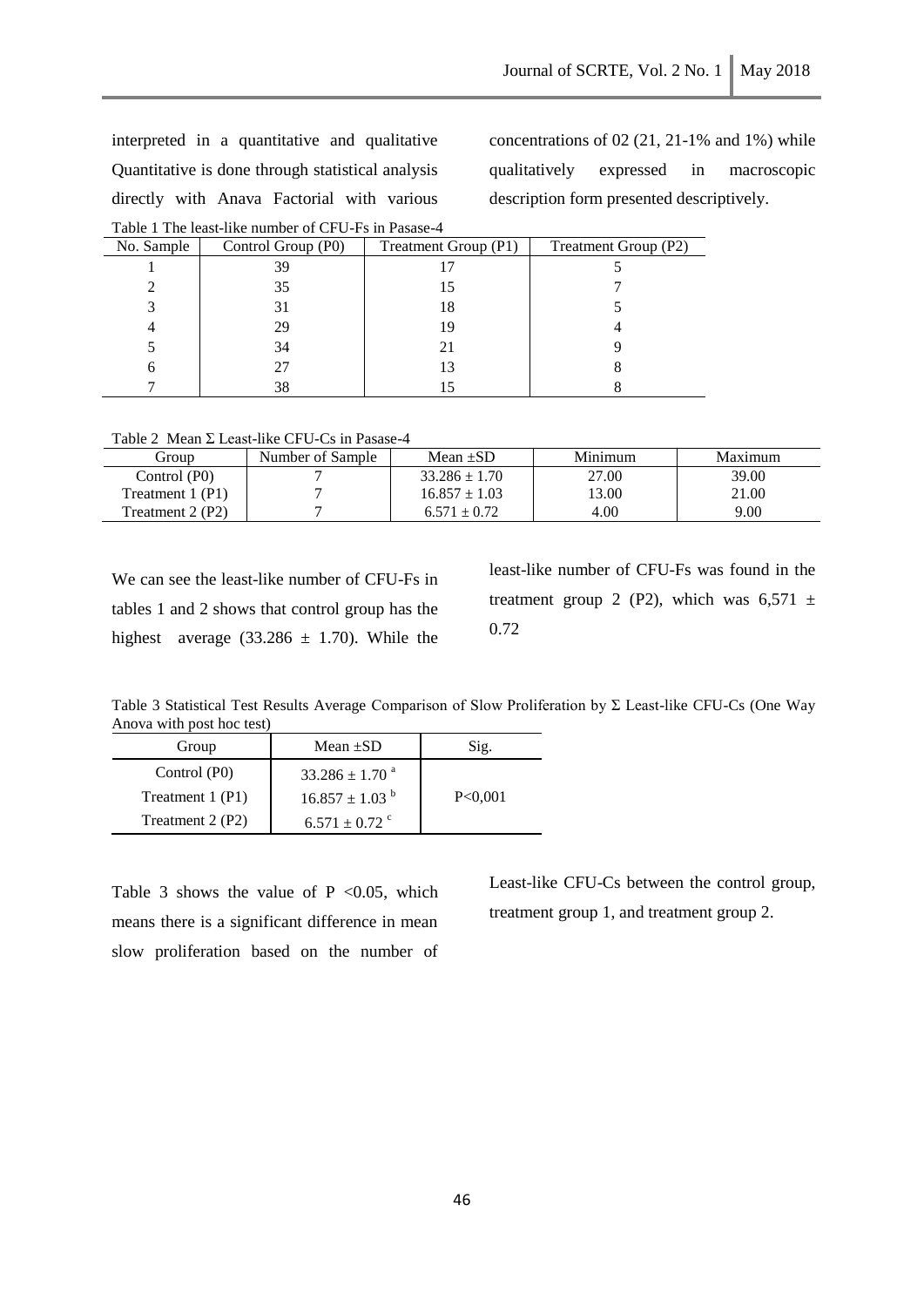

Figure 1. shows the picture (shape) like CFU-Fs microscopically after the treatments were given different  $O_2$  concentrations.

Figure 1. Formed like CFU-Fs after cell attached to petri, using inverted 2000x microscope. A. Normoxia, B Normoxia-Hypoxia, C Hypoxia

Figure 1. It appears that in the treatment of normoxia: the number of CFU-fs is much more and the cell is actually already attached to the dish. In addition, the distance between cells that form a colony is more tenuous. As for the

## **Pluripotency MSC Analysis**

Pluripotency analysis of MSC can be seen by expression of  $OCT_4$  phenotype by immunofluorence method. This characterization was aimed at obtaining the expression of gene encoding  $OCT_4$  and  $SOX_2$ that were immunoflurated in the treatment group of hypoxia one and two but not expressed on  $21\%$  O<sub>2</sub> normoxia. This showed that  $OCT_4$  and  $SOX_2$  were expressed as transcription factors so that MSCs were pluripotent and self-renewal. Nevertheless, treatment of hypoxia either directly or indirectly: the number of colonies fewer and many cells were still floating (not attact) and colony-forming cells gather more dense and colored a bit yellowish.

between treatment 1 and 2 despite the relatively same percentage of cells, there were a significant difference in the number of cells. This suggests that the 24-hour period of normoxia also provides an important role to keep the cell in the petri dish and increase the number of cells with pluripotency properties. Immunofluorescence results from  $OCT<sub>4</sub>$  and SOX2 at various concentrations of  $O<sub>2</sub>$  (21, 21-1, and 1%) at passase 4, can be seen in the figure below.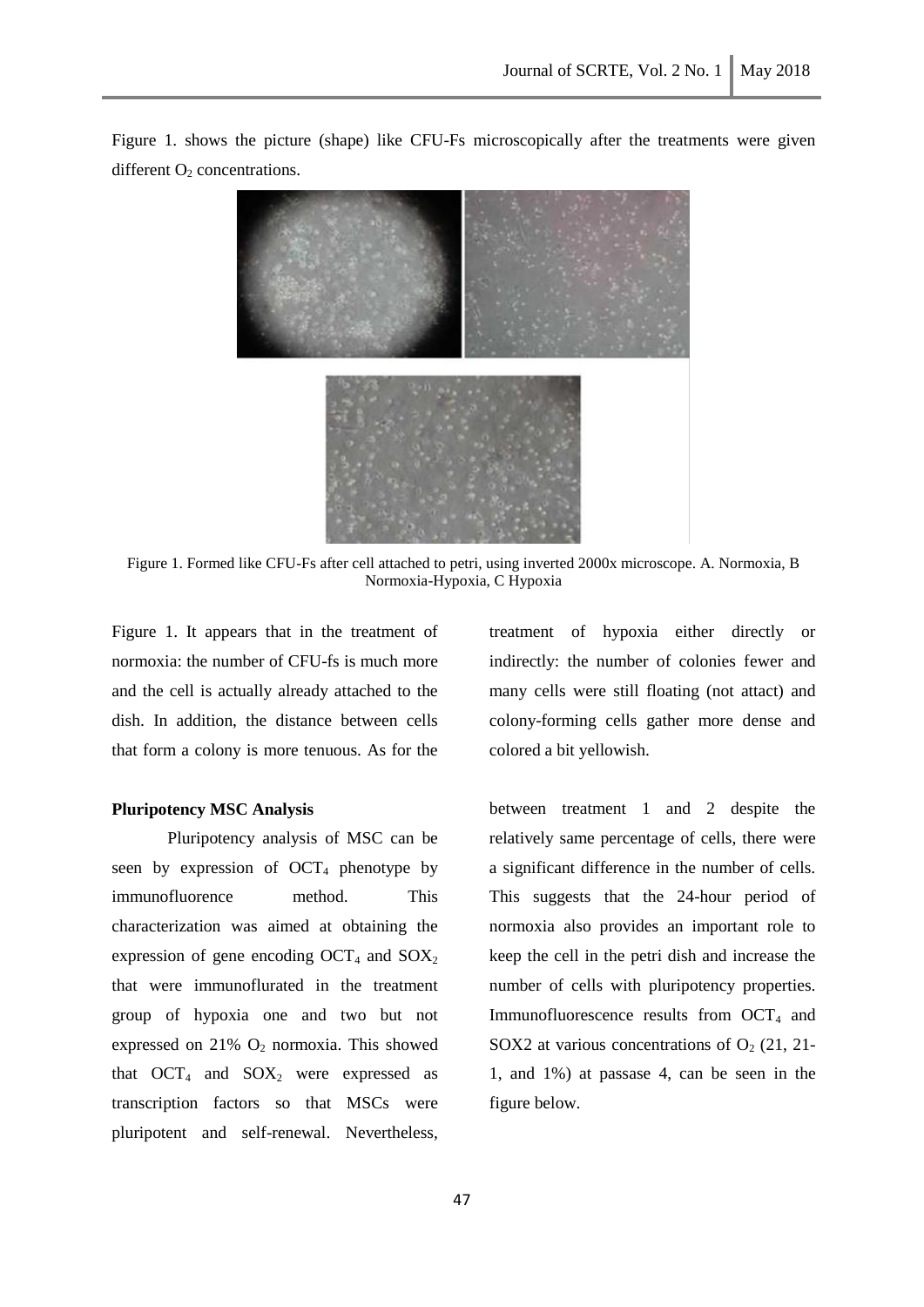| Sample         | Control Group |       |      | <b>Treatment Group</b> |       | <b>Treatment Group</b> |            |       |       |
|----------------|---------------|-------|------|------------------------|-------|------------------------|------------|-------|-------|
|                |               | (PO)  |      |                        | (P1)  |                        |            | (P2)  |       |
|                | <b>OCT</b>    | Cell  | $\%$ | <b>OCT</b>             | Cell  | $\%$                   | <b>OCT</b> | Total | $\%$  |
|                | $4 (+)$       | Total |      | $4 (+)$                | Total |                        | $4 (+)$    | Sel   |       |
|                | 12            | 986   | 1,22 | 654                    | 879   | 74,4                   | 245        | 285   | 85,96 |
| $\overline{2}$ | 9             | 787   | 1,14 | 623                    | 794   | 78,46                  | 225        | 272   | 82,72 |
| 3              | 7             | 845   | 0,83 | 722                    | 892   | 80,94                  | 201        | 232   | 86,64 |
| 4              | 11            | 868   | 1,27 | 687                    | 897   | 76,59                  | 175        | 215   | 81,40 |
| 5              | 14            | 683   | 2,05 | 769                    | 985   | 78,07                  | 218        | 262   | 83,21 |
| 6              | 5             | 775   | 0,65 | 854                    | 1083  | 78,86                  | 238        | 298   | 79,87 |
| 7              | 17            | 823   | 2,07 | 586                    | 746   | 78,55                  | 211        | 263   | 80,23 |

Table 4 Number of Cells Expressing OCT<sub>4</sub> Encoding Gene on Immunofluorosense Examination.

Table 5 Average Percentage of Number of Cells expressing OCT<sub>4</sub> encoding genes from Immunofluorescence in Section 4.

| Group            | Number of Sample | Mean $\pm$ SD    | Minimum | Maximum |
|------------------|------------------|------------------|---------|---------|
| Control (P0)     |                  | $1.32 \pm 0.55$  | 0.65    | 2.07    |
| Treatment 1 (P1) |                  | $77.98 \pm 2.04$ | 74.40   | 80.94   |
| Treatment 2 (P2) |                  | $82.86 \pm 2.65$ | 79.87   | 86.64   |

It can be seen in table 4 and table 5 that the highest average percentage of cell number expressing  $OCT_4$  encoding gene on immunofluorosense examination is in treatment group 2 (P2), that is  $82.86 \pm 2.65$ .

While the mean percentage of cell numbers expressing the  $OCT_4$  coding gene on immunofluorosense examination was at least found in the control group (P0),  $1.32 \pm 0.55$ .

Table 6 Statistical Test Results Average Comparison of Slow Proliferation based on OCT<sub>4</sub> expression (One Way Anova with post hoc test)

| Group            | Rata-Rata± SD            | Sig.    |
|------------------|--------------------------|---------|
| Control (P0)     | $1,32 \pm 0.55^{\circ}$  |         |
| Treatment 1 (P1) | $77,98 \pm 2,04^b$       | P<0.001 |
| Treatment 2 (P2) | $82,86 \pm 2,65^{\circ}$ |         |

Table 6 shows the value of  $P \le 0.001$  which means that there is a significant difference in percentage of the average percentage of cell numbers expressing the  $OCT<sub>4</sub>$  coding gene on

immunofluorosense examination between control group, treatment group 1, and treatment group 2.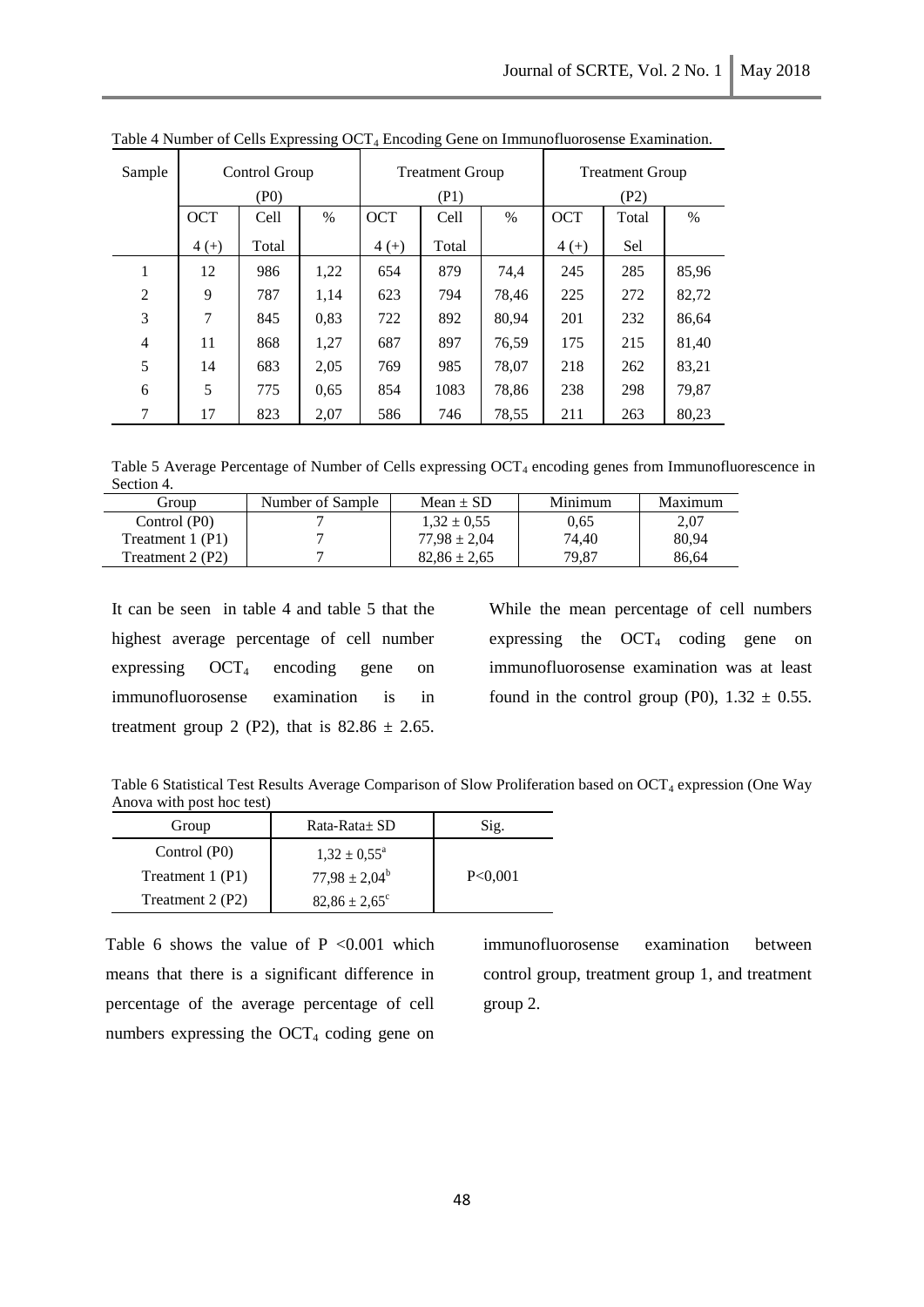| N <sub>o</sub> |         | Control Group (P0) |       | Treatment Group (P1) |       |       | Treatment Group (P2) |       |       |
|----------------|---------|--------------------|-------|----------------------|-------|-------|----------------------|-------|-------|
| Sample         | $SOX_2$ | Cell               | Total | $SOX_2$              | Cell  | Total | $SOX_2$              | Cell  | Total |
|                |         | Total              |       |                      | Total |       |                      | Total |       |
|                | 24      | 835                | 2,87  | 825                  | 912   | 90,46 | 283                  | 305   | 92,79 |
| $\overline{c}$ | 21      | 746                | 2,82  | 809                  | 865   | 93,53 | 258                  | 272   | 94,85 |
| 3              | 27      | 812                | 3,33  | 731                  | 846   | 86,41 | 237                  | 265   | 89,43 |
| 4              | 18      | 946                | 1,90  | 671                  | 738   | 90,92 | 265                  | 283   | 93,64 |
| 5              | 10      | 783                | 1,28  | 692                  | 782   | 88,49 | 252                  | 261   | 96,55 |
| 6              | 19      | 912                | 2,08  | 883                  | 925   | 95,46 | 270                  | 278   | 97,12 |
| 7              | 22      | 712                | 3,09  | 689                  | 813   | 84,75 | 253                  | 294   | 86,05 |

Table 7 Number of Cells Expressing the  $SOX_2$  Encoding Gene on Immunofluorosense Examination

Table 8 Average Percentage of Number of Cells Expressing SOX<sub>2</sub> Coding Gene from Immunofluorescence Inspection in Pasase-4

| Group            | Number of Sample | Mean $\pm$ SD    | Minimum | Maximum |
|------------------|------------------|------------------|---------|---------|
| Control (P0)     |                  | $2.48 \pm 0.74$  | .28     | 3.33    |
| Treatment 1 (P1) |                  | $90.00 \pm 3.79$ | 84.75   | 95.46   |
| Treatment 2 (P2) |                  | $92.92 \pm 4.31$ | 86,05   |         |

In table 7 and table 8, it can be seen that the treatment group 2 (P2) has highest average percentage of cell number expressing gene encoding SOX2 on immunofluorosense examination is in, that is  $92,92 \pm 4,31$ . While the mean percentage of cell numbers expressing the SOX2 coding gene on immunofluorosense examination was at least found in the control group (P0), which was  $2.48 \pm 0.74$ .

Table 9 Statistical Test Results Average Comparison Percentage of Cells Expressing Gene SOX<sup>2</sup> Coding from Immunofluorescence Inspection in Pasase-4.

| Group            | $Mean \pm SD$            | Sig.                |
|------------------|--------------------------|---------------------|
| Control (P0)     | $2.48 \pm 0.74^{\circ}$  |                     |
| Treatment 1 (P1) | $90,00 \pm 3,79^b$       | $\text{Sig} < 0.01$ |
| Treatment 2 (P2) | $92.92 \pm 4.31^{\circ}$ |                     |

Table 9 shows the value of  $P \le 0.01$ , which means that there is a significant difference in the percentage of the average percentage of cell numbers expressing the  $SOX_2$  coding gene on immunofluorosense examination between the control group, treatment group 1, and treatment group 2.

## **Expression of phenotype OCT<sup>4</sup> and SOX<sup>2</sup> by Immunofluorescence**

The characterization of  $OCT<sub>4</sub>$  and

Data compatibility is based on the similarity significance value cut of 60% (85% in  $O_2$ ) culture 1% and 85% in culture  $O<sub>2</sub>$  21 to 1%), whereas in normoksia culture  $(O_2, 21\%)$ similarity significance value cut of  $<60$  % (= 50%).

 $SOX<sub>2</sub>$  of BMSCs by phenotype after culturing by treatment of hypoxic conditions was done through the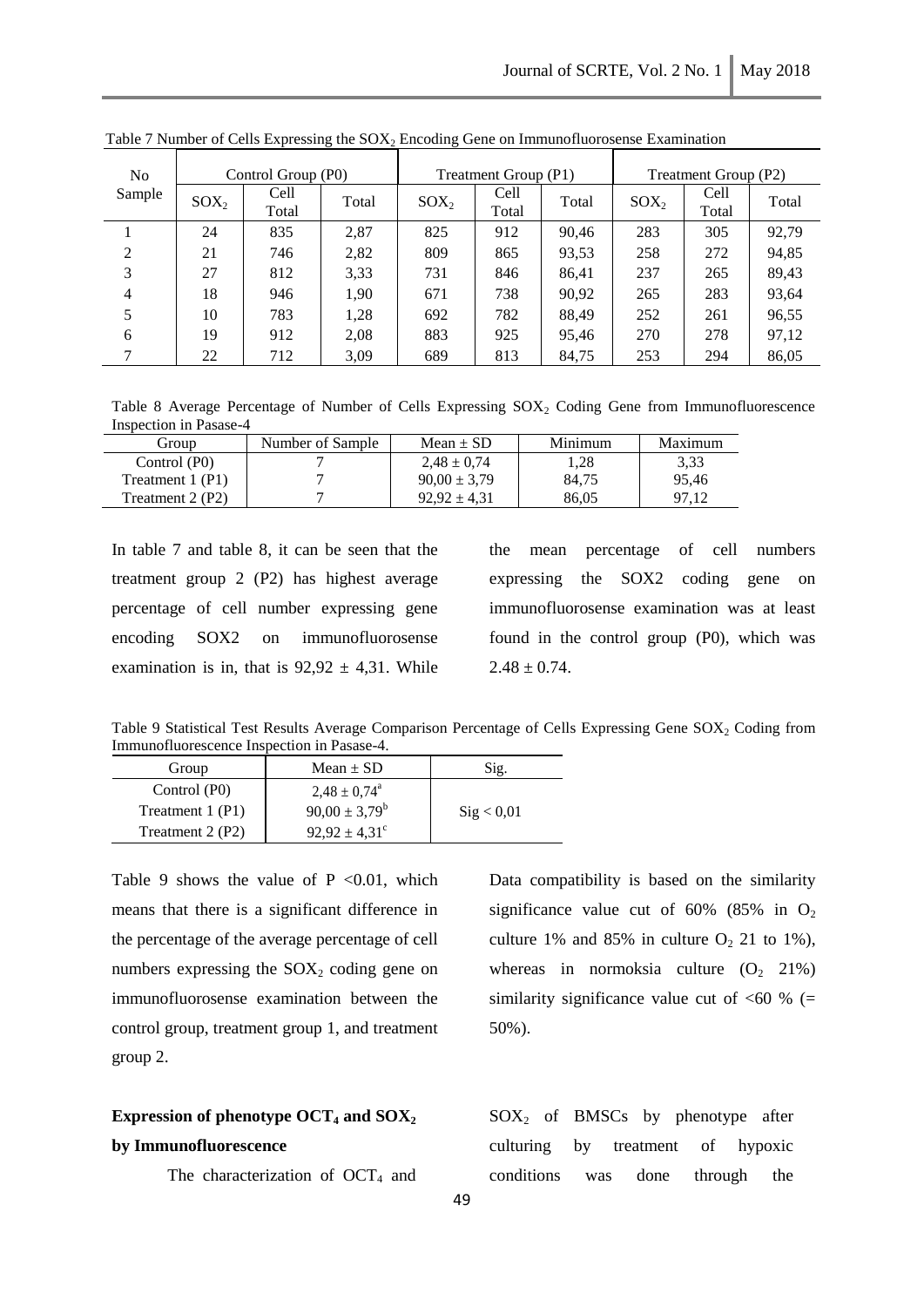Immunofluorescence method. The characterization was aimed to obtain OCT<sup>4</sup> and  $SOX<sub>2</sub>$  expression after treatment of hypoxic condition compared with control  $(O<sub>2</sub> 21%)$ . In this study the expression of  $OCT<sub>4</sub>$  and  $SOX<sub>2</sub>$  emerged after treatment of hypoxia conditions, whereas in controls  $OCT<sub>4</sub>$  and  $SOX<sub>2</sub>$  were not expressed. This suggests that the treatment of hypoxic conditions causes the emergence of transcription factors so that MSCs become pluripotent in addition to MSCs of bone marrow characterized by multipotency, the presence of hypoxic conditions causes BMSCs to be pluripotency. Nevertheless both transcription factors are expressed with

different cell numbers in the treatment of hypoxia with direct  $O_2$  1%, with an incubation of  $O_2$  21% for 24 hours then continued  $O_2$  1% to passage 4. This suggests that the incubation is 24 hours after isolation at normoxia before treatment of hypoxic conditions also plays a role in the development of MSC, where many cells have not been attached when petri is directly conditioned hypoxia. As for the concentration of  $O_2$  21% OCT<sub>4</sub> and SOX<sub>2</sub> are very small expressed. Immunofluorescence results from  $OCT<sub>4</sub>$  and  $SOX<sub>2</sub>$  at various treatments, can be seen in Figure 2

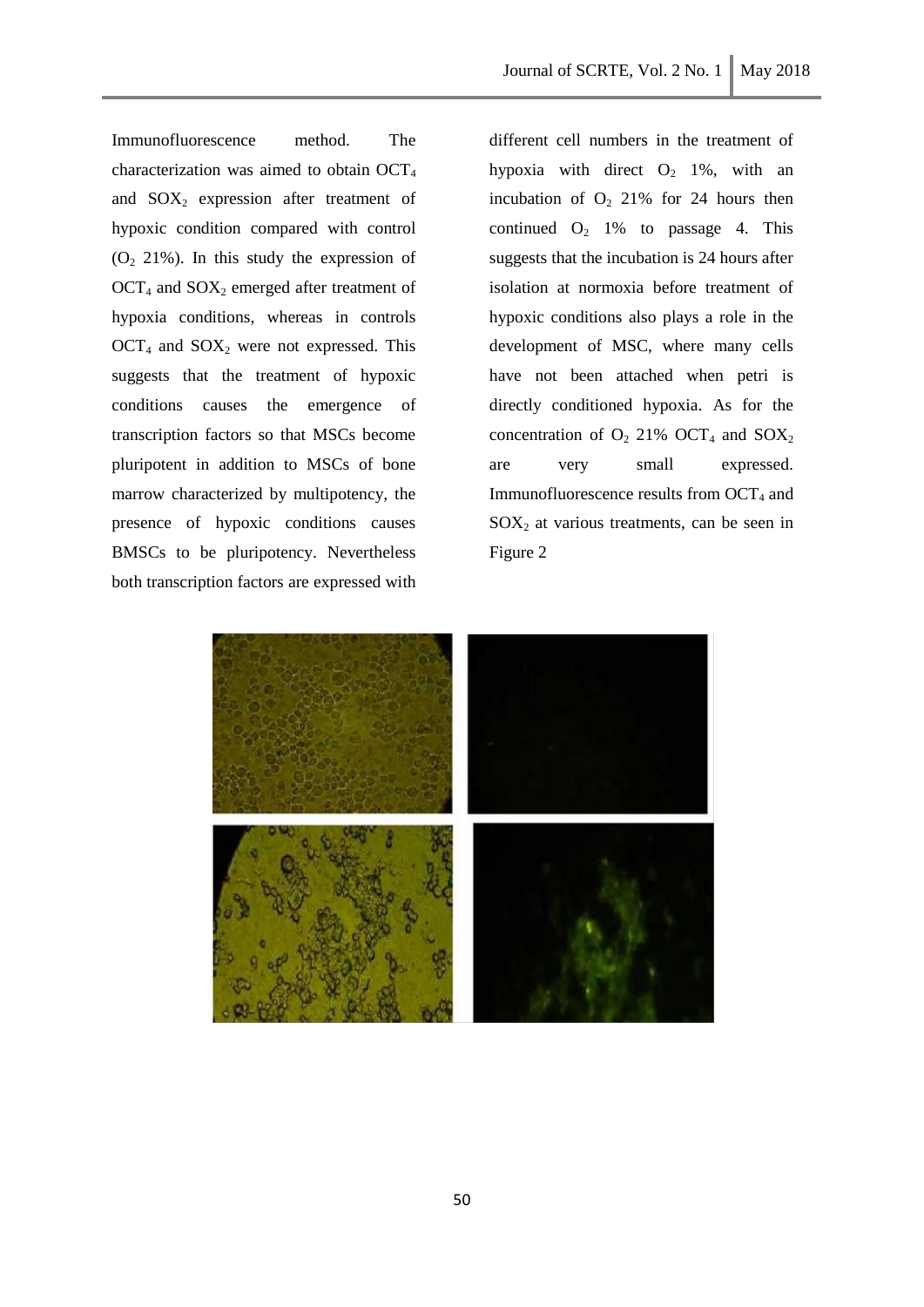

Figure 2 Negative expression of  $OCT_4$  in the control group (left unfiltered, right with green filter, no visible green glow). Positive expression of OCT<sub>4</sub> in treatment group 1 and 2 (left unfiltered, right with green filter, positive  $OCT_4$  glow green) (Top to bottom)



Figure 3 Negative Expression of  $SOX_2$  in the control group (left unfiltered, right with green filter, no visible green glow). Positive expression of  $SOX_2$  in treatment group 1 and 2 (left unfiltered, right with green filter, positive  $SOX_2$  green) (Up and down)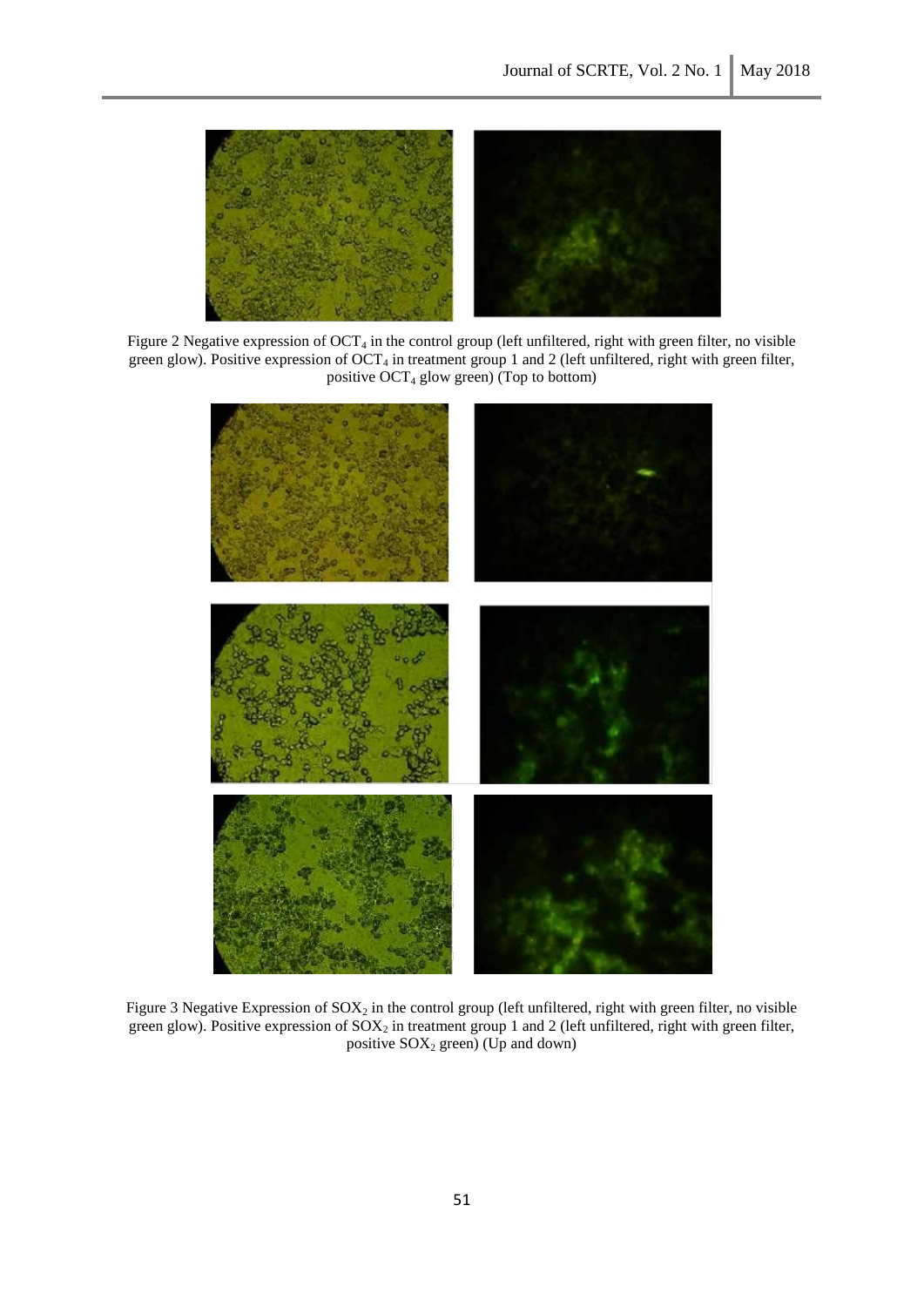| Table To The number and percentage of non-absorbing cens from Tripan Diac (viable cens) |        |                    |       |        |                      |       |        |                      |       |
|-----------------------------------------------------------------------------------------|--------|--------------------|-------|--------|----------------------|-------|--------|----------------------|-------|
|                                                                                         |        | Control Group (P0) |       |        | Treatment Group (P1) |       |        | Treatment Group (P2) |       |
| Sample                                                                                  | Viable | Cell               | Total | Viable | Cell                 | Total | Viable | Cell                 | Total |
|                                                                                         |        | Total              |       |        | Total                |       |        | Total                |       |
|                                                                                         | 348    | 634                | 60,61 | 624    | 714                  | 87.39 | 237    | 265                  | 89,43 |
| 2                                                                                       | 388    | 734                | 61,24 | 669    | 831                  | 80,51 | 216    | 253                  | 85,38 |
| 3                                                                                       | 401    | 751                | 63,12 | 587    | 683                  | 85,94 | 226    | 243                  | 93,00 |
| 4                                                                                       | 433    | 702                | 67,95 | 682    | 752                  | 90,69 | 228    | 238                  | 95,80 |
| 5                                                                                       | 397    | 744                | 62,75 | 693    | 743                  | 93,27 | 238    | 272                  | 87,50 |
| 6                                                                                       | 407    | 688                | 64,33 | 656    | 789                  | 83,14 | 247    | 264                  | 93,56 |
| 7                                                                                       | 416    | 713                | 65,73 | 584    | 679                  | 86,01 | 176    | 219                  | 80,37 |

#### **Number of Viable Cells After Painting with Tripan Blue**

Table 10 The number and percentage of non-absorbing cells from Tripan Blue (viable cells)

Table 11 Average percentage of non-absorbing cells from Tripan Blue (viable cells)

| Group            | Number of Sample | Mean $\pm$ SD    | Minimum | Maximum |
|------------------|------------------|------------------|---------|---------|
| Control (P0)     |                  | $63.67 \pm 2.56$ | 60.61   | 67.95   |
| Treatment 1 (P1) |                  | $86.71 \pm 4.31$ | 80.51   | 93.27   |
| Treatment 2 (P2) |                  | $89.29 \pm 5.36$ | 80.37   | 95.80   |

In table 10 and table 11, it can be seen that the treatment group 2 (P2) has the highest average percentage of non-absorbing color cell number of tripan blue (viable cells), that is  $89.29 \pm$ 

5.36. While the mean percentage of nonabsorbing cell counts from the tripan blue (the viable cell) was obtained at least in the control group (P0), which was  $63.67 \pm 2.56$ .

Table 12 Test Results of Statistical comparison of viable cell average

| Group            | Mean $\pm$ SD            | Sig.     |
|------------------|--------------------------|----------|
| Control (P0)     | $63.67 \pm 2.56^{\circ}$ |          |
| Treatment 1 (P1) | $86,71 \pm 4,31^b$       | p < 0.05 |
| Treatment 2 (P2) | $89,29 \pm 5,36^b$       |          |

Table 12 shows the value of  $p \le 0.05$  which means that there is a significant difference in the percentage of non-absorbing color cell number of trypsin blue (viable cells) between control group, treatment group 1 and treatment group 2. Post-hoc test shows that the mean

## **DISCUSSION**

## **Slow Proliferation Analysis**

 Slow proliferation in this study was observed in passage 4. Observation was based on the number of least-like CFU-Fs. There was significant difference  $(p \le 0.01)$  between

percentage of viable cell counts between the control group and the treatment group had a significant difference. However, there was no significant difference between the percentage of the number of viable cells between treatment group 1 and treatment group 2.

normoksia 02 21% culture, with incubation normoksia 21% 24 hours later hypoxia 1 %, and directly with  $1\%$  O<sub>2</sub> culture. This is in the opinion and Koif et al. (2007), which states that slow proliferation can be determined by the smallest number of colony forming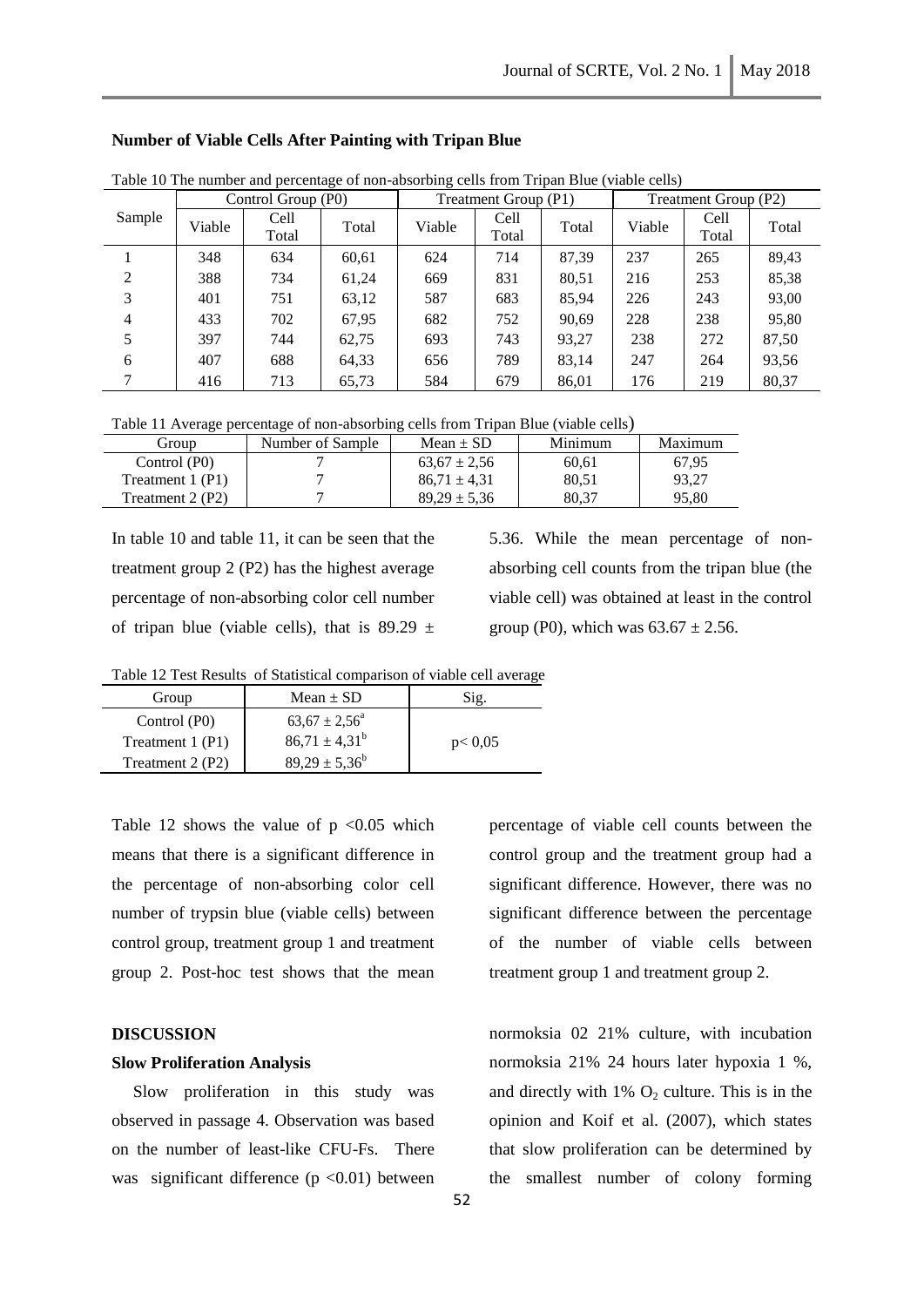fibroblastasts (like CFU-Fs) units in the control hypoxia control group  $(O_2 \ 2 \ 1\%)$ condition).

 It was also found that in hypoxic cultures P1 and P, it was still able to proliferate to form like CFU-Fs until the fourth passage. As for the 21% Normoxia group 21%, proliferating ability forms like CFU-Fs faster than P1 and P2 up to the 4th passage. However, the formation of MSCs in the P1 and P2 group colonies was faster than in the normoxia group. This proves that the treatment of hypoxic conditions leads to controlled proliferation. The explanation is as follows: that, although hypoxic conditions cause slow proliferation based on the smallest amount of CFU-Fs compared to normoxia, but the process of forming MSCs in hypoxic cultures is faster than normoxia

 In the normoxia group, it is the opposite, where the amount of like CFU-Fs is very high and significantly different with both hypoxic treatments, but slow to form MSCs. The results of this study are supported by research by Cipolleschi et al. (1993), which states that environmental oxygen conditions (18%) result in an increase in the number of stem cells that become progenitors. This means ironically, according to Cipolleschi et al. (1993), contrary to the fact that normoxia cultured stem cells are capable of proliferating to form CFU-Fs until the 7th day of the culture process (day 7 CFU-FS) but once the mesenchymal is formed, it rapidly becomes progenitor compared to the oxygen environment low (1%). In cultures with a 1% hypoxia condition

in the CIpolleschi et al. (1993) causes a decrease in all progenitor types, suggesting that the stem cells in the hypoxic culture are preserved as mesenchymal (not transformed into progenitor cells as in normoxia).

 According to Adam and Scadden (2006), slow proliferation is a process of proliferation and a population of stem cells present in the body in order to maintain its existence through its ability to reproduce itself slowly. This ability can be done repeatedly, even allegedly unlimited, but can also be maintained for a relatively long time in vivo. In vitro, however, in the cell culture process, it is generally stimulated to continuously proliferate through a series of passages until cell proliferation becomes limited and until it eventually enters a permanently stalled growth state known as replicative senescence (Duan et al., 2005) . According to Duan et al. (2005), proliferation may also be stalled early due to some exposure to agents that can damage cells. Exposure to such agents, such as: ultraviolet, gamma radiation, treatment with histone deacetylase inhibitors, pharmacological agents, and oxidative stress (hyperoxia). This early stalled proliferation is known as premature senescence.

 The results of pluripotency analysis were based on the expression of the phenotype of  $OCT<sub>4</sub>$  and  $SOX<sub>2</sub>$  genes immunofluorescence. This result is in accordance with Covello et al. (2006) and Forristal et al. (2010), which states that after 48 hours of hypoxia in stem cell cultures will result in expression of HIF1-α directly upstream regulator and an essential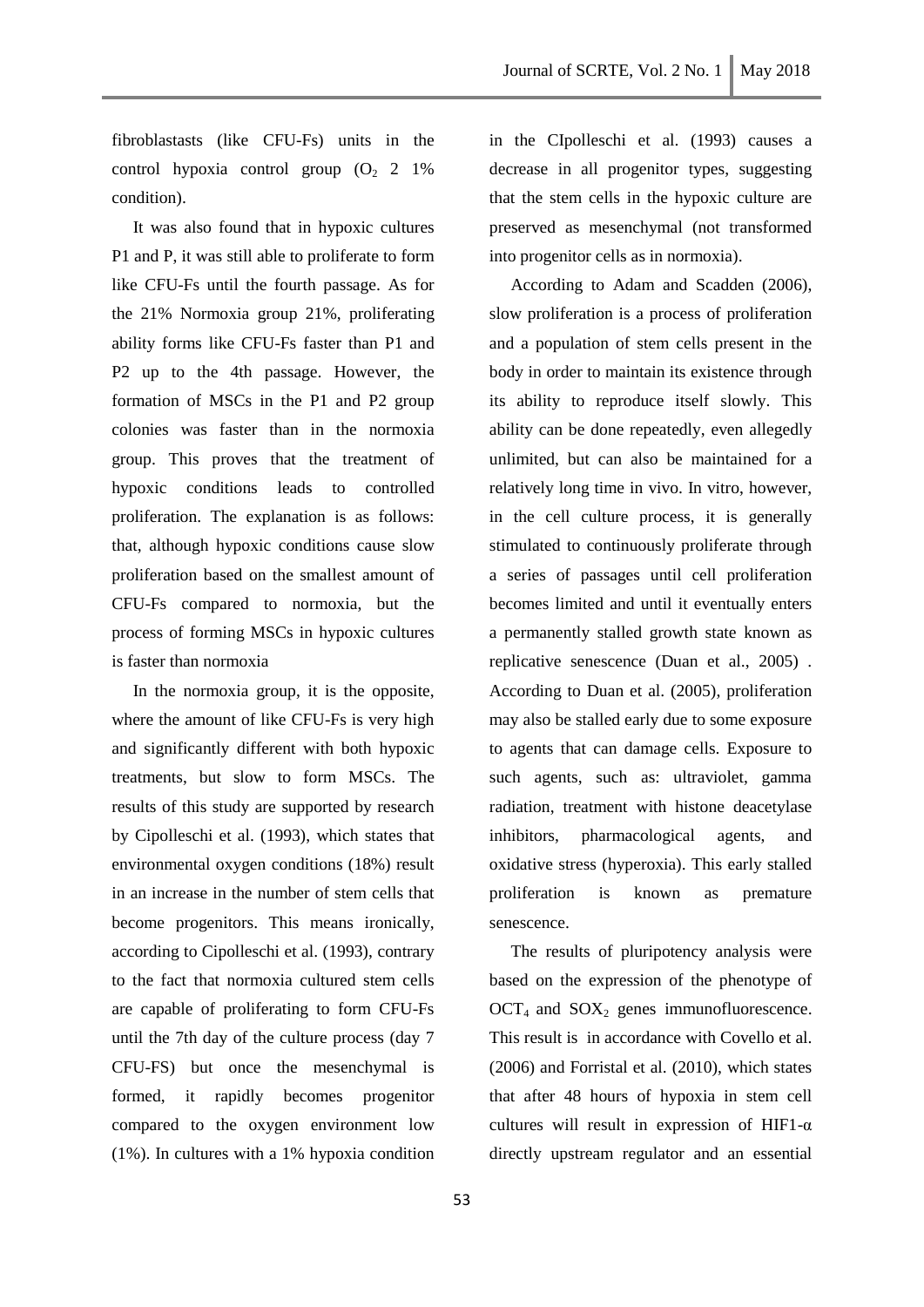$OCT<sub>4</sub>$  transcription factor to maintain pluripotency. Likewise with other transcription factors such as  $SOX_2$  and Nanog, both are also governed by HIF1-α (Forristal et al., 2010) (Figure 7). According to Boyer et al. 2005) says that all three transkniption factors such as  $OCT<sub>4</sub>$ ,  $SOX<sub>2</sub>$  and Nanog retain stemness and suppress genes that cause differentiation.  $OCT<sub>4</sub>$  and  $SOX<sub>2</sub>$  are the 2 factors and 4 transcription factors introduced by Takahashi and Yamanaka (2006), which were first obtained in the iPS cells program.

 Hence, for both forms of senescence, whether replicative or premature to occur, a special treatment (an in vivo corresponding niche) is required so that cultured cells can replicate repeatedly and unlimited but do not experience both forms of senescence.

 Such special treatment is believed to be achievable if proliferation is manipulated into slow (slow proliferation), as in this study. This is in accordance with the research of Panyukhìn et al. (2008) in MSCs from rat given hypoxic conditions. In the study it can be proven that proliferation remains after 2 months of MSCs rat is cultured in 3% hypoxia, whereas in normoksia culture senescence acceleration occurs. Seen in Figure 2 the growth of MSCs from the rat has been complete within 2 months of normoxia culture followed by the formation of stagnant cell growth and the emergence of senescence cells.

## **Pluripotency MSCs Analysis**

 Pluripotency analysis was based on the phenotypic expression of the OCT<sub>4</sub> and  $SOX_2$  genes by immunofluorescence. Identification of  $OCT_4$  and  $SOX_2$  and BMSCc in phenotype after culturing by treatment of hypoxic conditions is done through Immunofluorescence method. The identification was aimed at obtaining  $OCT<sub>4</sub>$ and  $SOX_2$  expression after treatment of hypoxic conditions compared with control (02 21%). This shows that the treatment of hypoxia conditions leads to the emergence of transcription factors  $OCT<sub>4</sub>$  and  $SOX<sub>2</sub>$ , so that MSC's characterized by multipotency can be said to be pluripotency.

 The condition of hypoxia is a condition that resembles the natural state of the stem cell and the quiscent state, so that the cell with the hypoxic condition remains capable of maintaining pluripotency characterized by the expression of OCT<sub>4</sub> and SOX<sub>2</sub>. Whereas in normoxia, although cells have high poliferation, these cells directly differentiate into progenitor cells, resulting in a loss of pluripotency, characterized by the absence of  $OCT_4$  and  $SOX_2$  expression.

 Based on research Yoshida et al. (2009), it is explained that the relationship between hypoxia, HIF1- $\alpha$  and pluripotency genes such as  $OCT_4$ ,  $SOX_2$  and Nanog is extremely crucial to produce induced pluripotent stem cells, since the proven evidence of hypoxia improved efficiency and reprogramming. Zadore et al. (2011) state that transplantation of NSCs is also necessary for the hypoxia precondition environment during in vitro culture process. The effectiveness of replacement therapy and stem cells requires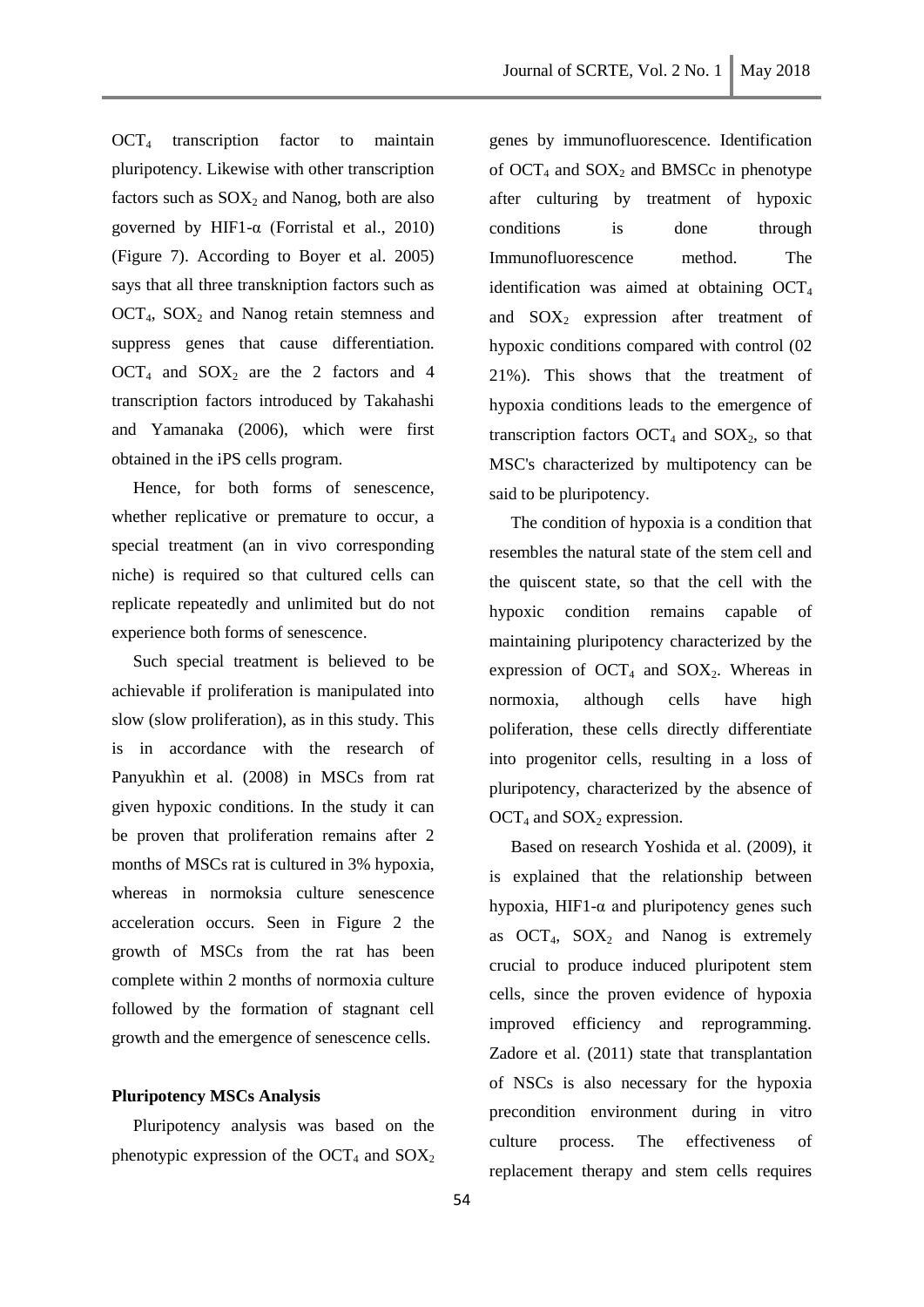knowledge and mechanisms that affect the early stem cell development process, such as migration, proliferation and stem cell commitment (Buzanskan et al., 2009; Szymczak el al., 2010) and their dependence on oxygen levels under environmental conditions appropriate. It can not be denied that the functional relationship between hypoxia Inducible factor and sternness with transcription factors together that in vivo, the niche of NSCs is a hypoxic condition of very strong dependence on early developmental processes on oxygen levels.

 Described by Szablowska-Gadomska et al. (2011), that the hypoxic culture of NSCs is a pathway stabilization. The explanation is as follows:

In low oxygen tension,  $\alpha$  subunits of hypoxia inducible factor become stable and accumulated due to prolil hydoxilase (Ivan et al., 2001) as a HIF factor inhibitor (HIF identified as asparaginyl hydroxylase). Both require the oxygen molecule as the substrate. So when asparaginyl is not hydroxylated, transcriptional co-activators such as P3O / CBP-CREB (cAM P-response clementbinding protein) can interact with CAD. So according to Lando et al. (2002b), complete activity and cell response to hypoxia require stabilization of HIF1-α transcription factors and CAD activation. Furthermore, after HIF1 α is stable, it will be located from the cytoplasma in the nucleus of the cell and dimerisation occurs with HIF1-β. According to Wong el al. (1995), HIFi-β also called ARNT

55

can be a heterodimer with HIF1-α. The occurrence of dimerization between HIF1-α and HIF1-ß requires bHLH domains and some parts of the PAS domain. It is also said that bHLH domains are of great importance for the binding of the HIF1- $\alpha$  + HIF1- $\beta$  complex in DNA (Bardos and Ascheroft, 2005). The next complex HIF (HIF1- $\alpha$  + HIF1- $\beta$ .) Is bound to a specific sequence and DNA known as HRE (Hypoxia response elements). The introduction of the HIF1- $\alpha$  + HIF1 - $\beta$  complex on HRE ends in the basic domain (N terminal end) (FandreY el al., 2006). Zagoska and Dulak mentioned that HRE is localized in any target gene targeting. On the contrary, normoxia occurs pathway degradation and HIF1-α. The explanation is as follows Hipoxia inducible factor is regulated by oxygen sensitive hydolation of HIF1-α subunit (Tuckerman et al., 2004) HIF1-α contains many proline amino acids in known and proxy hydroxylase domain PHD (prolyl hydroxylase domain ). The PHD catalyzes this reaction through the addition of an oxygen to Pro-402 and / or Pro-564 and converts it to 4-hydroxyproline (Maxwell, 2005; Berra et al., 2006). In this case oxygen and 2-oxoglutarate are required for the PHD activity consisting and 3 isoforms: PHD1, PHD2 and PHD3. The activity of these three equally shows dependent oxygen (Tuckerman el al., 2004). Under conditions of normoxia HIF1-α is uhiquilinuted and degraded through 265 proteasome (KalIio et al., 1999). According to Fandrey et al. (2006), Von Hippel Lindau (pVHL) vital protein suppressor tumor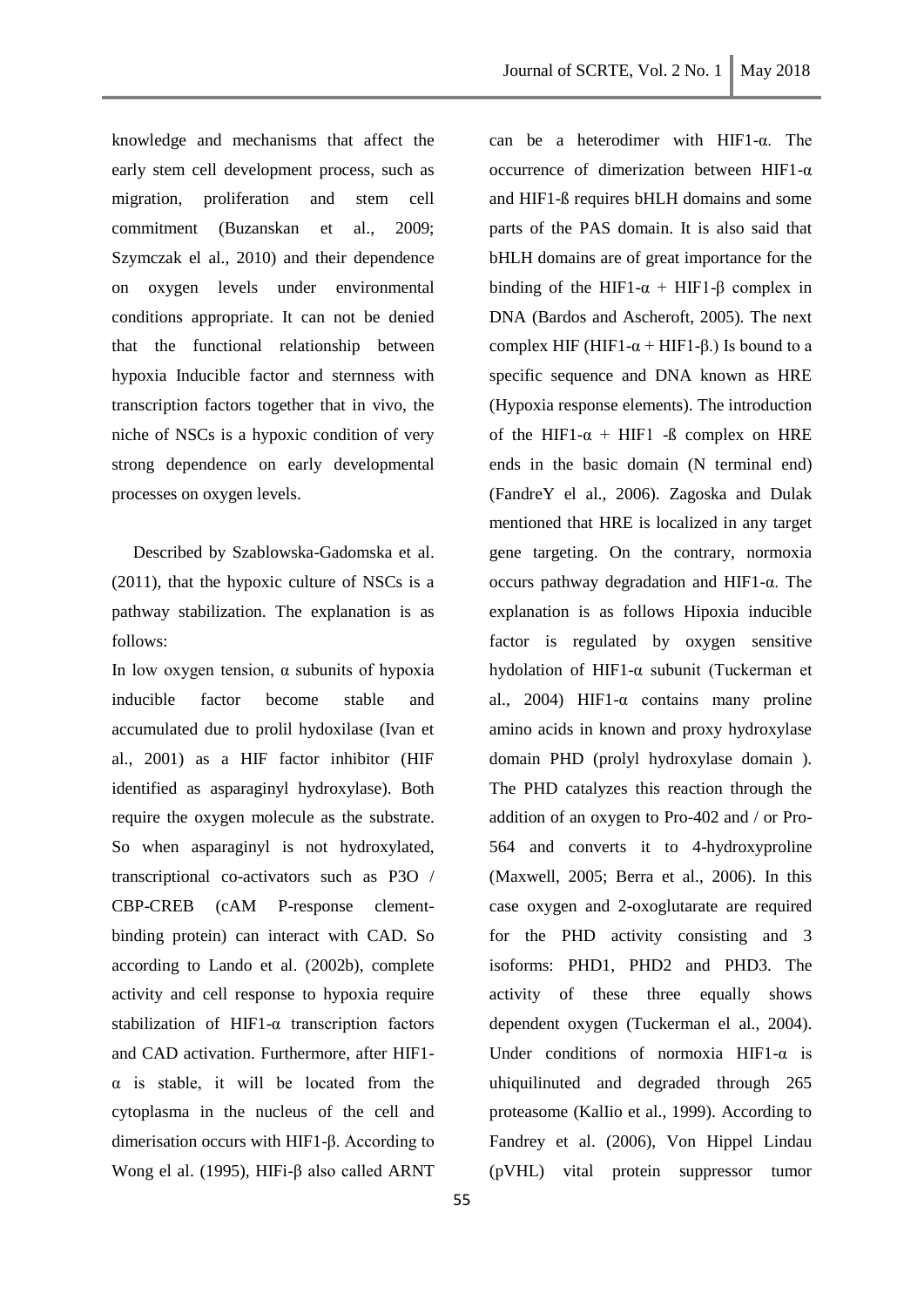regulates the ubiquitination process through the specilic ubiquion E3 ligase complex, binding pVHL to hydroxylase HIF1- $\alpha$  subunits (Fig. 6.7). Based on the above mentioned literature supporting the results of this study, that the degradation of HIF1- $\alpha$  ends in SOX<sub>2</sub> expression in genotype and phenotype.

 The results of this study, in the form of pluripotent activity after hypoxic treatment until the 4th passage, through the phenotypes of OCT4 and SOX2, support one of the main focuses on adult stem cell studies in vitro. This is because, in vivo required a balance between differentiation, apoptosis and self-renewal and stem cells. The balance, one of which is regulated by the niche and microenvironment where the stem cells are located. According to Banna et al. (2004), in in vitro feeder-free cultures, the fate of stem cells in addition to being influenced by growth factors, interleukins or serum, in affecting the balance between self-renewal, differentiation and apoptosis, also influenced the conditions given during the culture process, which in this study a 1% hypoxia condition.

 Pluripotency is the potential to be able to differentiate into any body cell and all three embryonic layers (ectoderm, mesoderm and endoderm). The potential of these three embryonic layers is generally characteristic of embryonal stem cells (ESCs) (Szablowska-Gadomska et al., 2011). According to Halim et al. (2010), says that compared to progenitor cells that have unipotent properties, stem cells, especially ESCs have much greater potential differentiation. The originated ESCs and the

inner cell mass (1CM) in the blastocyst are pluripotent, thus being able to differentiate into different types of body building cells and the three embryonic layers including nerve cells, blood cells, cardiac cells and immune system cells. In this study, MSCs, which are adult stem cells in general, this study of MSCs, which are adult stem cells that are generally characterized as multipotent, can express both genes and phenotypes of OCT4 and SOX2 genes after hypoxia treatment at in vitro cultures. Therefore, it is suspected that in the future MSCs with hypoxia precondition have pluripotent potential. This assumption is reinforced by the opinion of researchers (Takahashi et al., 2007; Takahashj and Yamanaka, 2008; Yu et al., 2007) that efficiency and reprogramming iPS cells is very high in hypoxic conditions (Figure 8)

#### **The viability analysis of MSCs**

 The viability of cultured cells was analyzed by tripan blue painting. Dead cells (not viabel) will absorb the blue tripan color. The calculation results show that most cells absorb tripan blue color (not viable) that is on, control, then P1 and group P2. This suggests that the normoxia culture conditions result in many cells experiencing death, unable to adapt to high oxygen conditions. Cell death in normoxia is due to mitochondrial dysfunction and caspase-dependent apoptosis. (Zhu W, et al., 2006). Cells cultured under normoxia will experience apoptosis of the nucleus and chromatin condensation. The condition of normoxia will increase caspase 3 which will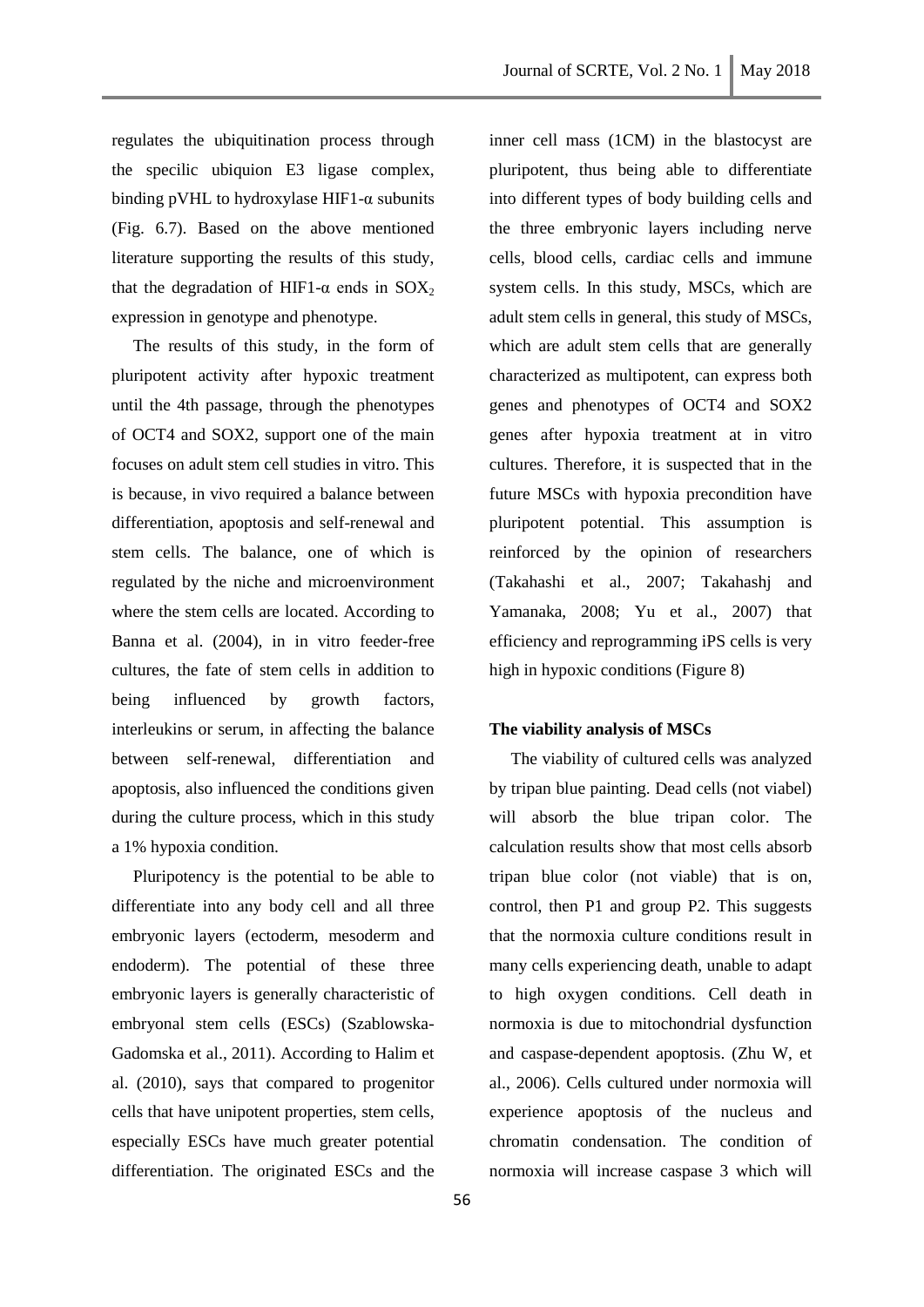initiate the process of porteolysis and cell apoptosis. In addition, the hypoxic condition also results in mitochondrial dysfunction characterized by the release of cytochrome c into the cytosol, which signifies mitochondrial membrane damage, and subsequently cytochrome c will also initiate apoptosis.

 From this study it was found that cells cultured in hypoxic conditions also

## **CONCLUSION**

Mesenchymal stem cell culture results with this hypoxia condition can be concluded:

- 1. Hypoxic culture condition at 1% O2 concentration causes the cell to experience slow proliferation compared with normoxia condition.
- 2. Hypoxic culture conditions at 1% O2 concentrations, either directly or with the preconditions of normoxia, are capable of maintaining pluripotency properties of mesenchymal stem cells, characterized by

## **REFERENCES**

- Balogh, P. & Engelmann, P., 2011. *Transdifferentiation and regenerative medicine*. [Online] Available at: [http://www.tankonyvtar.hu/en/tartalom](http://www.tankonyvtar.hu/en/tartalom/tamop425/0011%201A%20Transzdif) [/tamop425/0011](http://www.tankonyvtar.hu/en/tartalom/tamop425/0011%201A%20Transzdif) 1A Transzdif ferenciation\_en\_book/ch01s04.html [Accessed 2 Oktober 2014].
- Ferdiansyah, 2010. *Regenerasi pada Massive Bone Deffect dengan Bovine Hydroxyapatite sebagai Scaffold Mesenchymal Stem Cell.* Disertasi. Surabaya: Universitas Airlangga.

experienced cell death, however, the number of cells experiencing death in groups cultured with precursors of normoxia before hypoxia was not as much as that of cells directly cultured under hypoxic conditions. This suggests that the precondition of culture with normoxia provides an opportunity for cells to adapt and proliferate before being conditioned in hypoxic cultures.

the expression of the OCT4 and SOX2 proteins.

- 3. Hypoxic culture condition at 1% O2 concentration resulted in decreased cell viability less than culture with normoxia.
- 4. Cultures with hypoxic conditions and preconditions of normoxia are the best culture conditions because they produce cells that are capable of maintaining pluripotency properties while still having better proliferation and viability capability compared with direct hypoxia conditions.
- Haque, N., Rahman, M.T., Kasim, N.A. & Alabsi, A.M., 2013. Hypoxic Culture Condition as a Solution for Mesenchymal Stem Cell Base Regenerative Therapy. *The Scientific World Journal*, 3.
- Hoyert, D. & Xu, J.Q., 2012. *Deaths: Preliminary data for 2012. National Vital Statistic Report*. Hyattsville,MD: National Center For Health Statistic.
- Ivanovic, Z., 2009. Hypoxia or In Situ Normoxia: The Stem Cell Paradigm.